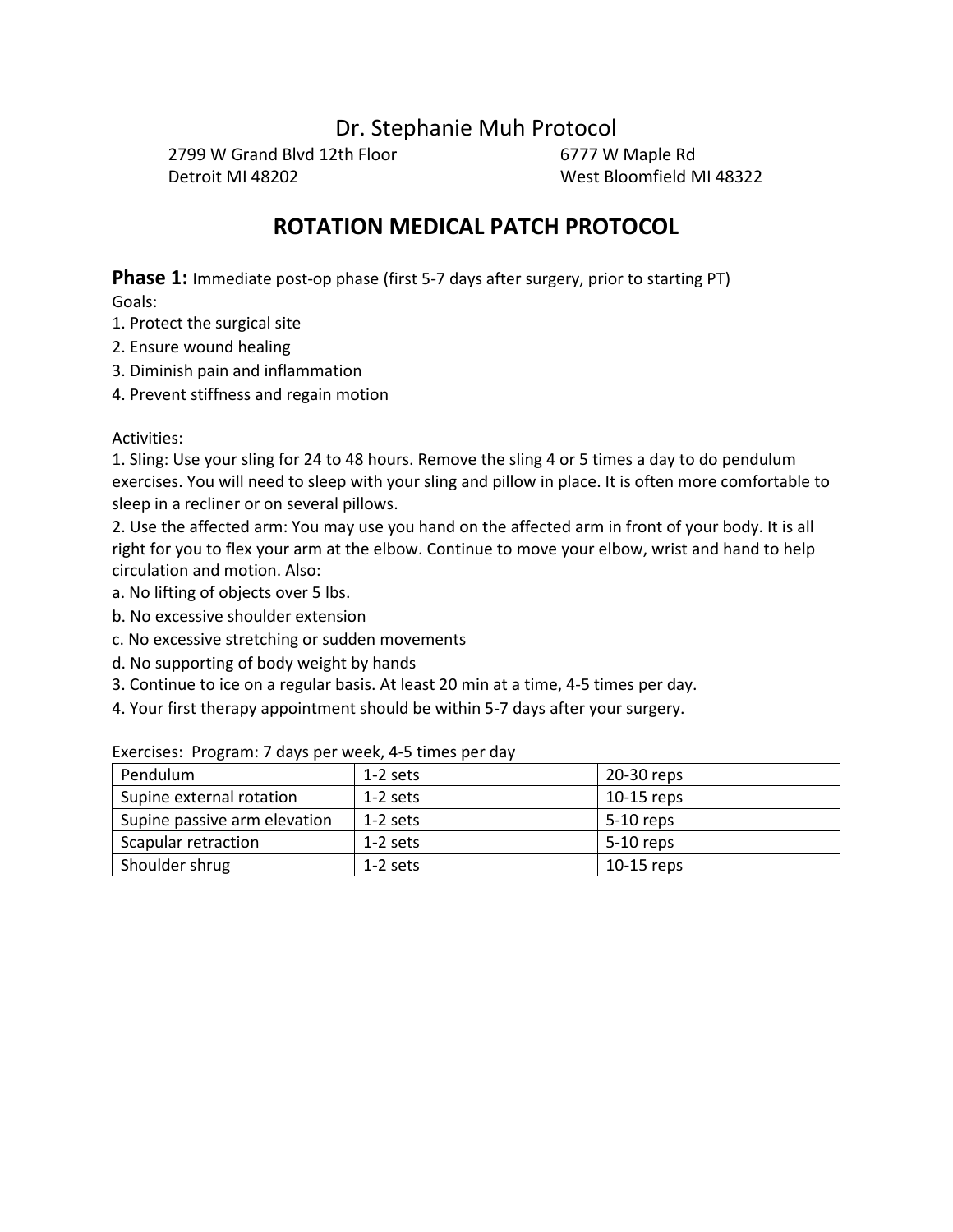| Pendulum exercise<br>Remove your sling, bend over at the waist and let the arm hang<br>down. Using your body to initiate movement, swing the arm<br>gently forward and backward and in a circular motion.                                                                                                                                                                                                     |
|---------------------------------------------------------------------------------------------------------------------------------------------------------------------------------------------------------------------------------------------------------------------------------------------------------------------------------------------------------------------------------------------------------------|
| <b>Supine External Rotation</b><br>Lie on your back. Keep the elbow of the operated arm<br>against your side with the elbow at 90 degrees. Using a cane<br>or a long stick in the opposite hand, push against the hand of<br>the operated arm so that the operated arm rotates outward.<br>Hold for 10 seconds, relax and repeat. The amount of<br>allowed external rotation will be specified after surgery. |
| Supine passive forward elevation<br>Lie on your back. Hold the affected arm with the opposite hand<br>at wrist or elbow. Assisting with the opposite arm, lift the<br>operated arm upward, as if to bring the arm overhead. Slowly<br>lower the arm back to the bed                                                                                                                                           |
| Scapular Retraction (shoulder blade pinches)<br>While standing or sitting, pinch your shoulder blades backward<br>and together.                                                                                                                                                                                                                                                                               |
| Shoulder Shrug<br>While standing or sitting, lift shoulder blades up toward ears.                                                                                                                                                                                                                                                                                                                             |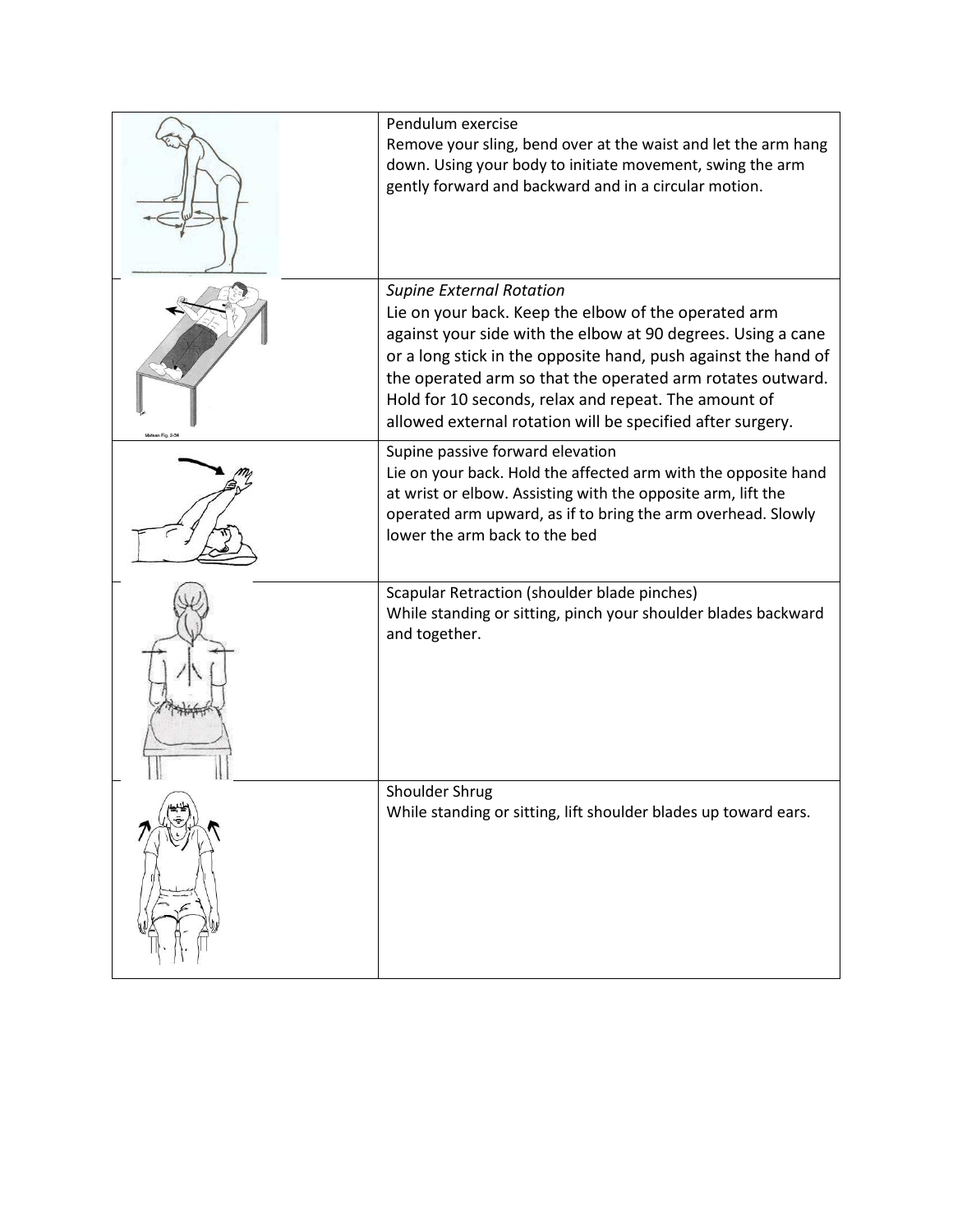## **Phase 2:** Intermediate phase (1-6 weeks post-op)

At this point you should begin your formal physical therapy, the instructions that follow are to aid your therapist in maximizing the results of your surgery while still protecting the repair. Bring these instructions to your therapy appointments.

Your therapist will instruct you on how to perform the exercises below and give you a home exercise program. It is important that you stay within the limits demonstrated and that you perform your exercises daily. You should strive to do your home exercise program at least 3-4 times per day, every day. The success of your repair depends on your rehab.

\*\*\**PT should not hurt. Do not force painful motions*.\*\*\*

Goals:

- 1. Restore non-painful range of motion (ROM)
- 2. Retard muscular atrophy
- 3. Decrease pain/inflammation
- 4. Improve postural awareness
- 5. Minimize stress to healing structures
- 6. Independent with activities of daily living (ADLs)
- 7. Prevent muscular inhibition
- 8. Wean from sling

### Activities:

1. Sling: You should now have weaned out of using your sling. It is a good idea, however, to continue to use your sling when you are away from the house to "send a signal" that others should not hit your shoulder.

- 2. Continue to ice on a regular basis. At least 20 min at a time 4-5 times per day.
- 3. Unless instructed otherwise it should be okay to drive at this point.
- 4. You can actively use your arm for daily living: bathing, dressing, driving, typing on a computer, eating and drinking.

Range of Motion:

 PROM (non-forceful flexion and abduction), Active assisted range of motion (AAROM), AROM Pendulums

- Pulleys
- Cane exercises
- Self stretches

Strengthening:

Isometrics: scapular musculature, deltoid and rotator cuff as appropriate

**I**sotonic: theraband internal and external rotation in 0 degrees abduction

## *Once patient has pain free full ROM and no tenderness, may progress to the following:*  Strengthening:

- Initiate isotonic program with dumbbells
- Strengthening shoulder musculature isometric, isotonic, PNF
- Strengthening scapulothoracic musculature isometric, isotonic, PNF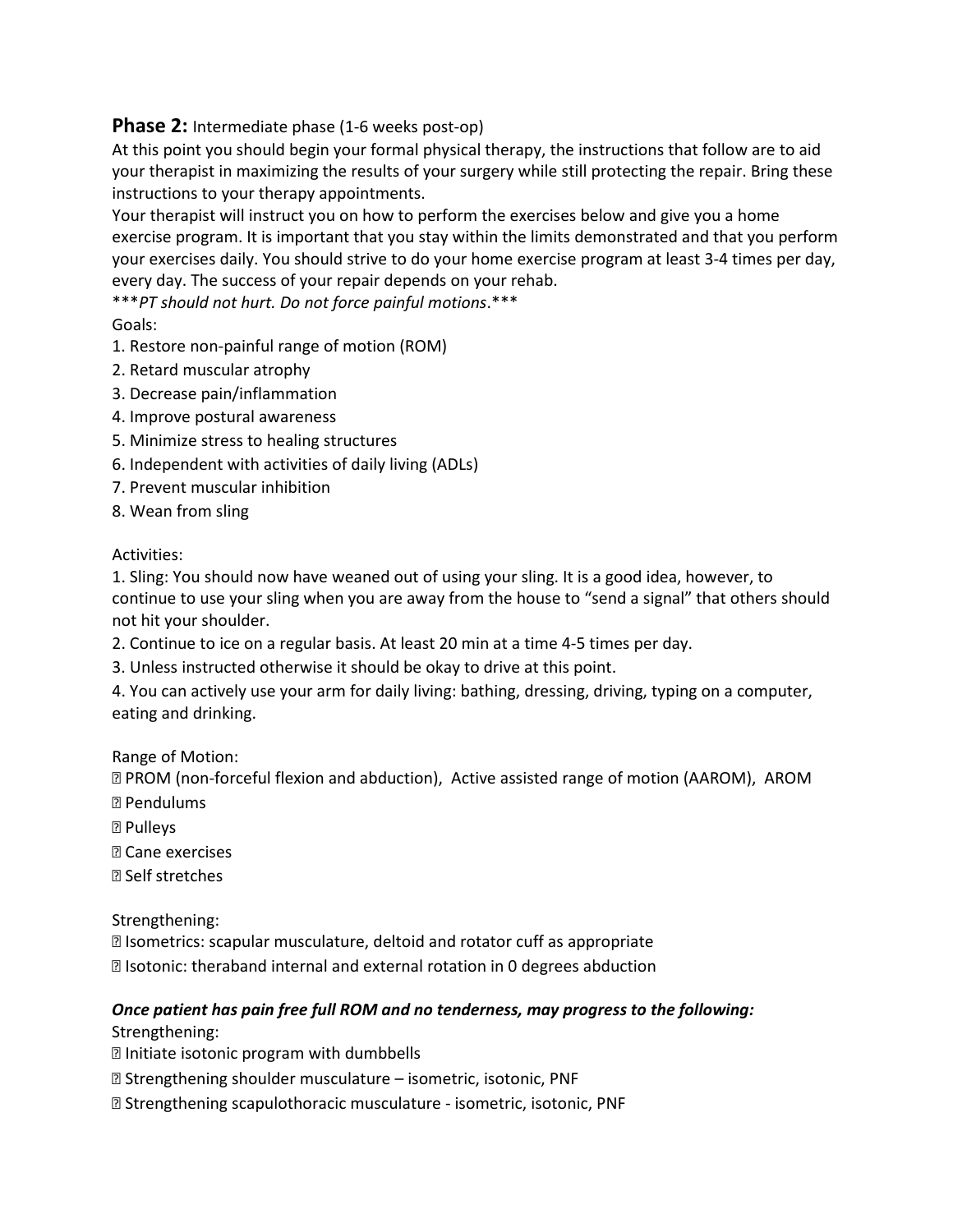Initiate upper extremity endurance exercises (UBE)

Manual treatment:

Joint mobilization to improve/restore arthrokinematics if indicated

Joint mobilization for pain modulation